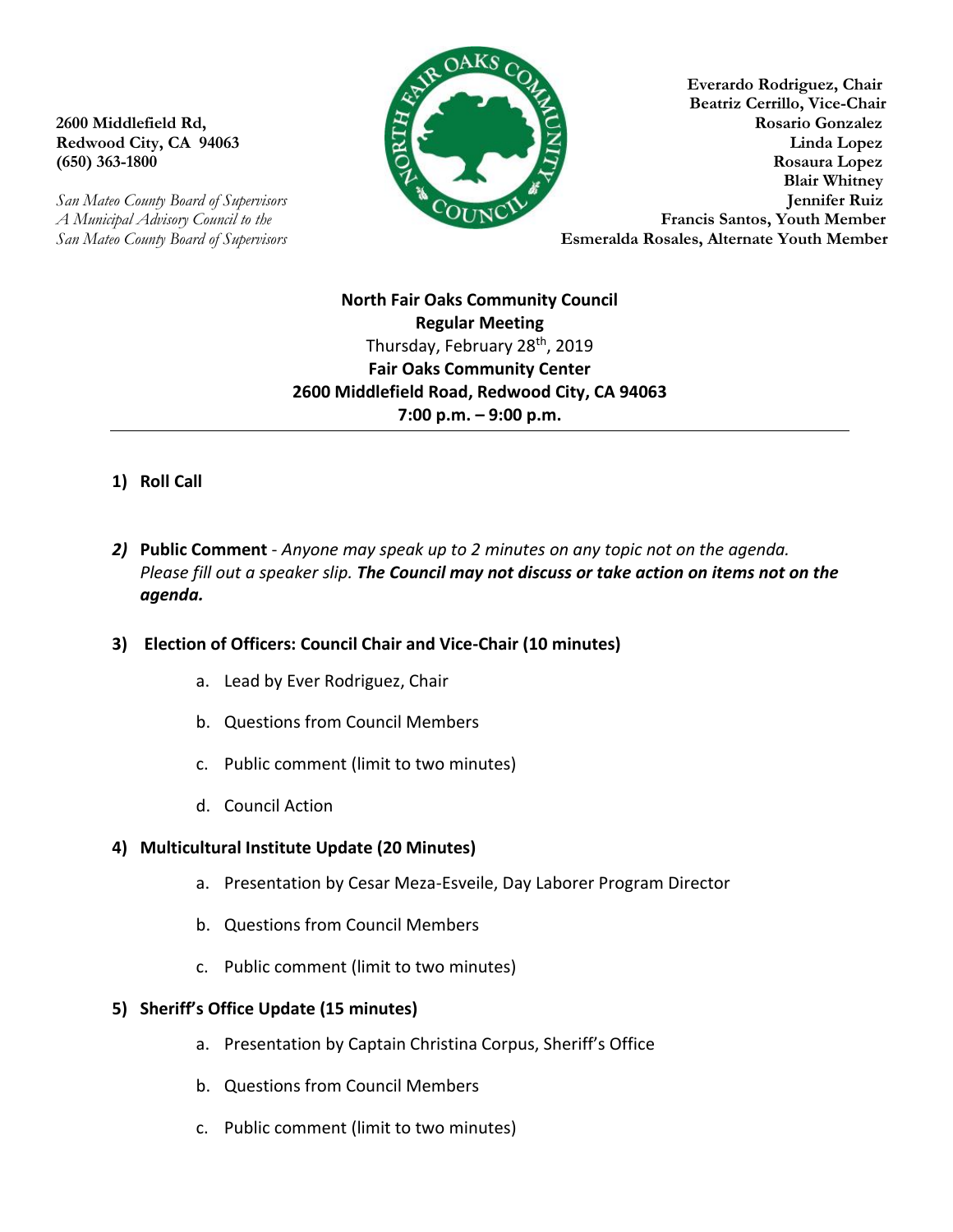- **6) Recommendation regarding a Use Permit, pursuant to Section 6500 of the County Zoning Regulations, to allow for a reduced rear yard and side yard setback for a one story, 466 sq. ft., Second Dwelling Unit located at 667 18th Avenue (20 minutes)**
	- a. Presentation by, Bryan Albini, Planner II
	- b. Applicant presentation
	- c. Questions from Council Members
	- d. Public comment (limit to two minutes)
	- e. Council Action

# **7) Presentation regarding San Mateo County Proposed Renter Protection Ordinance (30 minutes)**

- a. Presentation by Monali Sheth, Deputy County Counsel
- b. Questions from Council Members
- c. Public comment (limit to two minutes)

## **8) Reports to the Council (15 minutes)**

- a. County Manager's Report
- b. Council Member Reports
- c. Adjournment